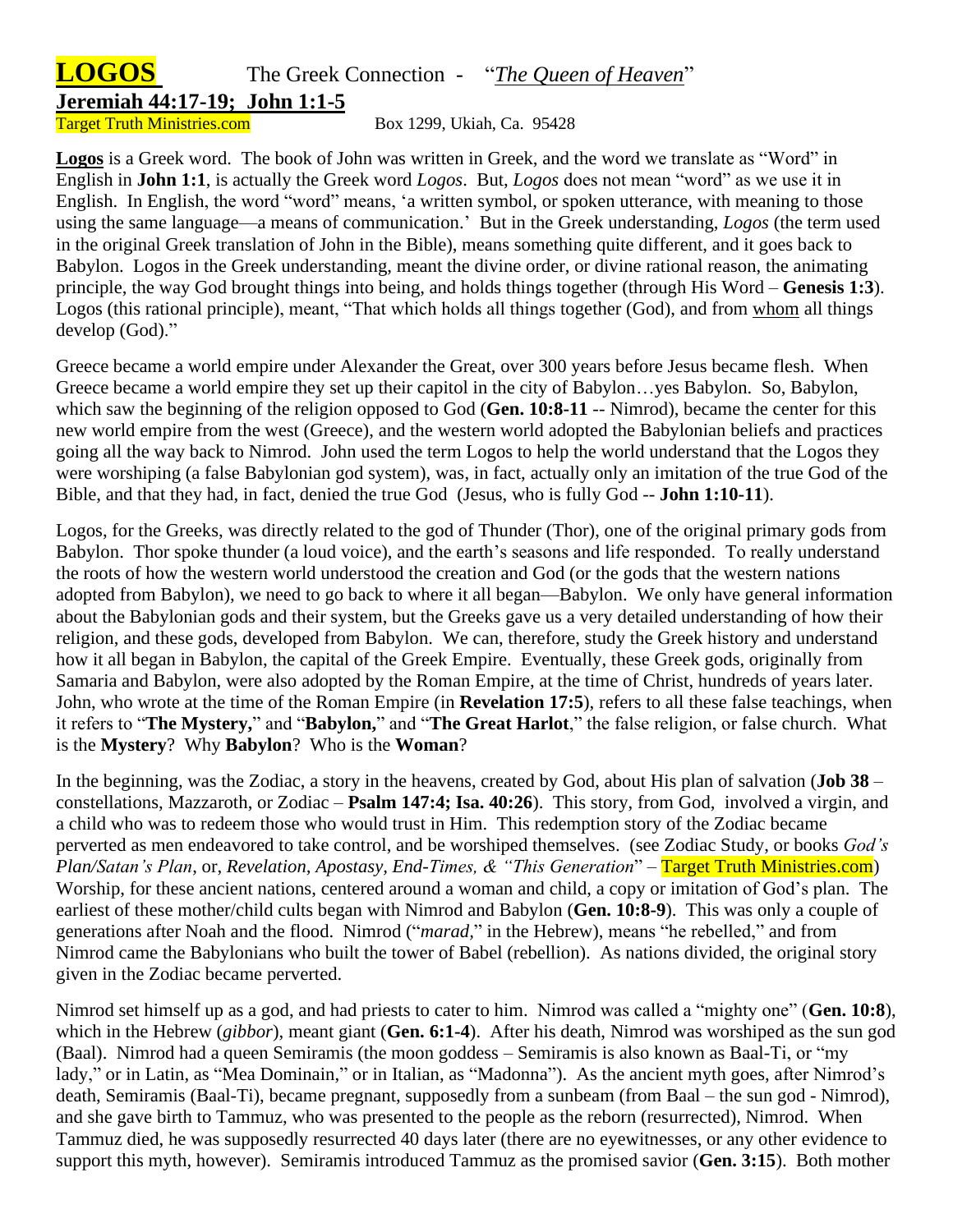and child were worshiped, and God's Zodiac story had now been forever perverted. From this myth (false worship of the mother goddess and child), came Babylon's religious practices. The cultic worship of mother, child, and fertility, goes back to the earliest writings. From the very beginning, even in **Genesis 10:8-10**, one finds reference to the beginnings of this false worship, with the reference to Nimrod (who with Semiramis and her son, Tammuz, have fostered many forms of cultic worship through the centuries). These include Anu and Ishtar birthing Tammuz at the time of old Israel (**Jer. 7:18, 44:17-19, 25**), and they lead eventually to Egypt, with Osiris and Isis birthing Horas (the Egyptian copy of Tammuz), and later on to Greece, and eventually Rome, at the time of Christ.

These mythical deities were all based on rites of fertility, and even today, many celebrate Easter as "a season of fertile springtime." In ancient Samaria, this spring celebration involved the exchanging of Ishtar (Easter) eggs. Further, the son (Tammuz), of this goddess was "resurrected to life" in these mythical legends. As one looks through history, one finds numerous "imitations" of God's plan which put, either some person (such as Nimrod), or this world, or Satan, at the center of attention, instead of God.

Whether one is a Protestant, Catholic (Roman, Eastern, etc.), Muslim, Buddhist, or any faith, the God of our Bible tells us that the only path to God's kingdom is by trusting in Jesus, who is called "God the Son"(**John 14:6; Acts 4:12**). This *title* "God the Son" meant to Jews that the promised Messiah would be a flesh human being (**Dan. 7:13**), and to the pagans, this term "God the Son" meant that Jesus was only a flesh human being born to Mary. This confusion over this "*title*" led John to write that what the world called "God—Logos," was in fact the person of Jesus (**John 1:1-18**—Logos was the Creator God, and the Logos became Jesus—see Message "*God, or Son of God, or Son of man, or What?*" – Target Truth Ministries.com).

Jesus also claimed He is God (**John 10:30; Matt. 28:18; Rev. 1:8, 21:6, 22:13**), and also that He alone is the way (**John 14:6; Acts 4:12**). Jesus gave us eyewitness evidence of His power over death (**1 Corin. 15:1-8; Acts 1:1-8**), and Jesus welcomes all who will trust in Him. Many Christians, a few Muslims, a few Jewish, and others, have put their trust in Jesus, and they will all be welcomed into the kingdom of heaven. There are also many who call themselves Catholic, or Protestant, who are not truly born again (**John 3:3-6**), and even though they think of themselves as pretty good people, and go to church, etc., their priority in this life is not Jesus. And, Jesus Himself said that they will not be welcome in God's kingdom (**Matt. 7:21-23, 25:1-13**). The key to the kingdom of God is trusting in Jesus, and spending time with the one you love--Jesus.

In the ancient world, the mythical deities were first defined by the Sumerians (Babylon). The Sumerians, a literate civilization, worshiped the moon god, which was called by many names, including Nanna, and Suen. This was the dominant god of the Fertile Crescent. Later on, the Akkadians (Semite peoples), took the name Suen, and transliterated it to Sin. Thus, Sin became the favorite name for the moon god throughout the ancient Fertile Crescent. From the very beginning, the crescent moon was the symbol of the moon god Sin.

The Egyptians adopted many of these false gods and goddesses along with Babylon, and all these empires were followed by Greece, with its capital at Babylon, and then Rome at the time of Christ. All these empires had their mythology rooted in these Babylonian deities, and the moon god Sin. In the city of Ur (Abraham's home), ancient tablets list the primary deities as An (the male god), and Inanna, or Nammu (the Queen of Heaven). The Stella (stone tablet), of Ur-Nammu (the female goddess – Queen of Heaven), has the crescent moon placed at the very top of the register of gods, because the moon goddess was the highest of gods (*not the male*, as would be the case in Egypt centuries later). All this took place thousands of years before Islam and the crescent moon adopted by Mohammed around 650 A.D.

In the Sumerian (Babylonian), mythology, the origin of the whole universe was due to Nammu, the water goddess (man's imitation of **Gen. 1:6**). From her waters was birthed all we see, including all male gods. One of these gods was the god of thunder (Thor), whose voice, or "word" (thunder), became the creation force of our seasons and life. Thus, "Logos" (**John 1:1**), was a direct reference to what the Greeks thought of as the god of life on earth (the word, or thunder). Another of these births was to the moon god Sin (male). In Mesopotamia, the female goddess figure was dominant, until animal husbandry and domestication later became established, and only then, did the male god figure begin to dominate in some cultures. The Queen of Heaven (also know of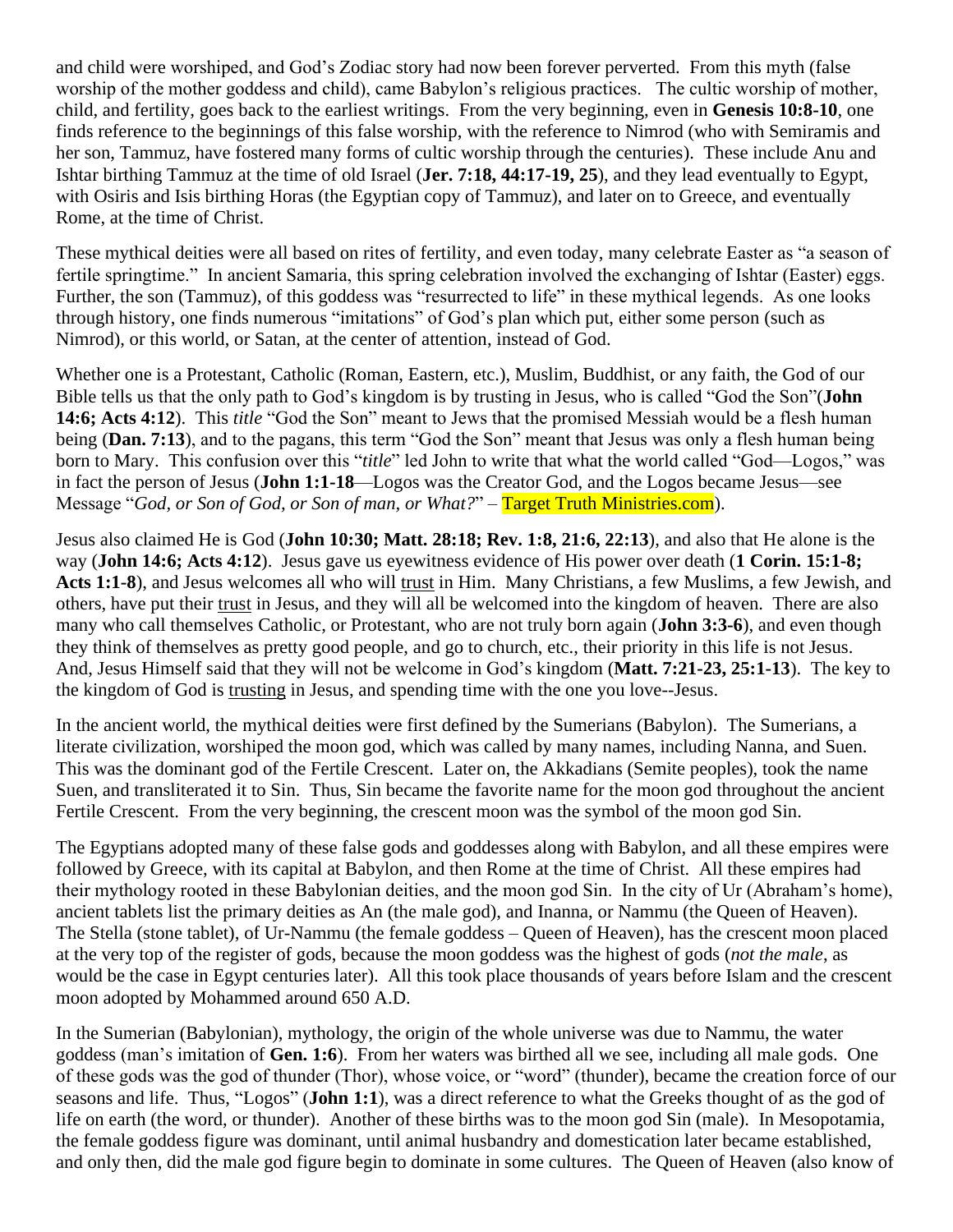as the Mother of Earth), was the dominant deity, due to her acts of renewal and regeneration. The kings of Mesopotamia were often regarded as subservient to the goddess because, unlike Egypt, with its predictable cycle of flooding for agriculture (which the male kings could predict), the river waters in Mesopotamia were unpredictable (indicating the male kings had no power), and thus, all worship was directed to the Queen of Heaven (who was also the Mother of Earth), not the male kings, or their male deities. In Mesopotamia, where Abraham came from, the male god remained a servant to the Mother Goddess. The Mother Goddess was considered unmarried, and in some locations, a virgin (an imitation of God's plan -- **Luke 1:34**). It was the reproductive power of the earth which was associated with the Mother Goddess (Mother Earth), and which was of paramount importance in daily life in the ancient world.

Sin, the *male* moon god, which became later known as Al-ilah in the Arab world (the highest of gods), also has a female form (Allat – the *female* moon goddess). In the Sumerian origins, a god could also be a goddess. This has confused scholars for centuries. But, the origin of this male-female change can be cleared up by studying the Greek myth, which was based upon the old Babylonian myths. The Greek Empire, which came much later, and which had its capital at Babylon, has given us better records of their mythical deities origins, and how this moon god could be also know as a moon goddess (Queen of Heaven). All this mythology is a product of perverting God's Word from the very beginning. God, in **Genesis 2:21-24**, tells us how God first created man (Adam), and then "out of man," God made woman (Eve – the bearer of life). In the Greek myth, Zeus (equivalent of Adam), produces Hera, the female goddess. Hera is not born to Zeus, but she comes "out of him" (just as Eve comes out of Adam). Thus, a male god can become a female goddess (if you believe that Adam, or Zeus, was a god, which the Babylonians and Greeks did). In the Greek myth, Hera became known as Athena after a great flood (perhaps Noah's?). Athena, the mother goddess, is usually pictured with the serpent. The serpent is central to mythology in all ancient cultures all over the world, due to the fact that, as in the Greek understanding, it was the serpent who gave man knowledge, which was previously restricted to only God (a perversion of God's message - **Gen. 3:1-5**). This is the perversion of God's Word. The Sumerians at Babylon began a false worship where the serpent became the source of knowledge, and worship was therefore given to the serpent and the moon goddess, the bearer of life. All of this Greek myth is actually rooted in Babylon, the capital of the Greek Empire at the time of Alexander the Great. God told Adam and Eve to obey, but Satan (the serpent), caused their fall. In these false religions, it is Satan (the serpent), who is worshiped through these various gods, as a moon god of life, or the god of thunder and creation, or the serpent god of knowledge, and so on.

The moon god Sin (male), eventually became transformed to a female goddess. This was brought about in mythology as the result of the earth goddess, Inanna, becoming the Queen of Heaven, as well as the Queen of Earth, due to her marrying many other gods, including Anu. She became the moon goddess with resurrection power, thus, replacing the male moon god Sin.

As the Sumerian origins gave way to the Semitic culture, these deities' male names became Nimrod, Marduk, Assur, and Ba'al, and the female names became Semiramis, Inanna, Ishtar, Astarte, and Ba'al-Ti, depending upon the area of the world you lived in. Many of them had a child called Tammuz. Tammuz, son of Inanna (Semiramis, Ishtar, Astarte, etc.), was considered a god, and was supposedly resurrected in these myths after his death. But, he was always the earthly servant of the Mother Goddess of the universe. The Assyrian counterpart of Inanna was Ishtar (where we get Easter from), the Queen of Heaven and Earth. The Bible's Old Testament rebuked the worship of the moon god (**Deut. 4:19, 17:3; 2 Kings 21:3, 5, 23:5; Jer. 8:2, 19:13; Zeph. 1:5**, etc.). Over time, as men gained control over agriculture and animal husbandry, the sky god (the sun), was seen as the greater, more powerful of gods, controlling seasons, and weather, and war, while the Mother Goddess, being associated with the moon, as well as the earth, was still venerated as a source of life and re-birth.

As time progressed, the moon goddess, combined with Isis (from Egypt), and became known as Namaia. Eventually, male dominance caused a return to the worship of the moon as a male god (Sin) once again, and in time, Sin became Al-ilah (a title meaning highest deity). Montgomery Watt, in the *Journal of Semitic Studies* Vol. 16, "Belief in a High God in Pre-Islamic Mecca," states that this moon god (goddess - Sin), was the primary god of Ur, where Abraham lived around 2,000 B.C. Nabonidus, the last king of Babylon (555-539 BC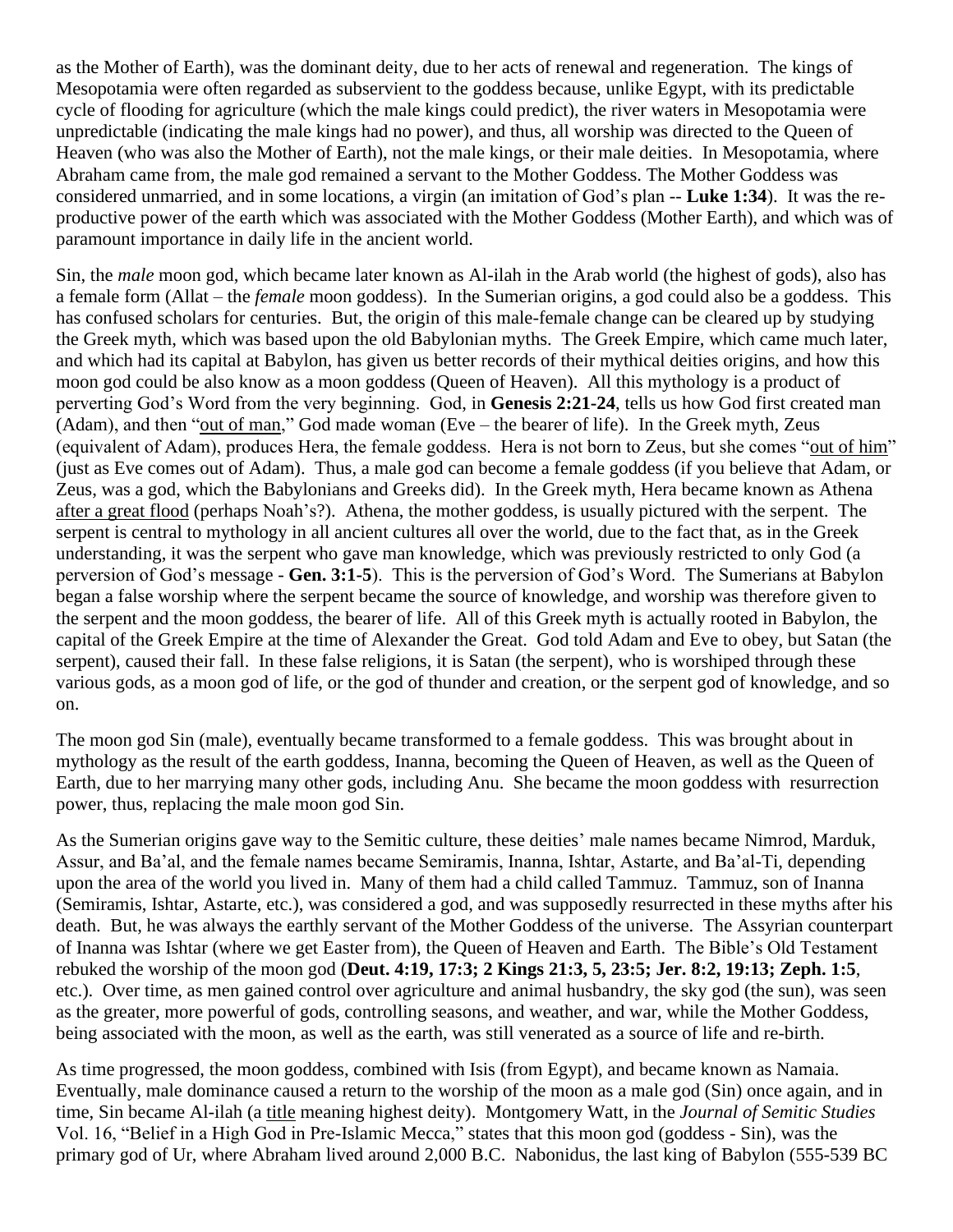– a thousand years before Muhammad), built Tayma, Arabia, as a center of moon god worship. The Arab tribes always remained steadfast in worship of the moon god, Al-ilah – the highest of gods. Mecca was, in fact, built as a shrine for the moon god. At the time of Mohammad, around 650 A.D., this moon god Sin (male), was seen as married to the sun goddess, and three stars of heaven were his daughters, Al Lat, Al-Uzza, and Monat, all considered high gods. The moon god was named Sin, and his title was Al-ilah (the highest god), which became Allah under Muhammad. Muhammad declared that Sin (Allah), was not only the greatest god, but the only god. This was due to a vision Muhammad received that the main god of his city (Al-ilah -- the moon god), was the one true god (symbolized by the crescent moon today, by Islam, as well as the Wicca, and Mother Earth groups). To this day, the Muslim faithful fast during the month which begins and ends with the appearance of the crescent moon in the sky.

Centuries later, in Egypt, the ancient Tammuz myth becomes the story of Osiris, Isis, and their son Horas. Many ancient myths, including the Tammuz and Horas myth, which seemed to parallel the story of Christ (virgin birth, resurrection, etc.), were elevated to historical status in the late 1800's and the early 1900's. However, recent scholarship has shown each of these myths fall far short of being historic parallels to the story of Jesus. Lee Strobel, in the book *The Case For the Real Jesus*, has provided evidence showing these myths have been either *later* embellished to relate to Christ, or were actually created *after* the time of Christ. Historically, these myths in no way even closely relate to the life of Christ. We must remember the original story of the virgin, the child, and the resurrection, were given in the Zodiac by God, and it has been perverted into these other myths. The Zodiac (**Job 38** – constellations, Mazzaroth, or Zodiac – **Psalm 147:4, Isa. 40:26**), pre-dates all these cultures and myths.

After the time of Christ, all the variations of the Mother Goddess, the Queen of Heaven, whether called Ishtar in Mesopotamia, or Asherah, Anat, or Astarte in Syria, or Isis in Egypt (Isis actually means "she of many names"), all of these had formed into the universal female goddess, a beautiful virgin, generally known as the Queen of Heaven. Eventually, the Babylonian practices, including the celebration of Dec.  $25<sup>th</sup>$  (the traditional date celebrated in the pagan world as the date of birth of all gods including the sun god Nimrod), were passed onto the church by the Roman emperor Constantine when he was pushing the empire to convert to Christianity. These Babylonian practices include the sacred traditions of the mother/child cult of Semiramis (known in various nations as Ishtar, Ashtaroth, Isis, etc.), and her child Tammuz (**Ezek. 8:14; Jer. 44:17-19**). When the nations scattered (**Gen. 11:9**), they formed various new nations, with various new languages, and variations of this mother/child cult developed around the world in Egypt, with Osiris (Nimrod), and Isis (Semiramis), and their child Horas (Tammuz). Historian, Herodotus, recorded how the ancient Babylonian rites began being practiced in various nations around the world, as did Hislop, Leyard, Woodrow, and Bailey. Even in the *Catholic Encyclopedia*, Vol. 14, pages 515 ff, and Vol. 15, pages 450 ff, it is noted that these practices pre-date the Christian Church. These religious practices were eventually adopted by the Roman Empire when it came into power before Christ was even born. A few hundred years after Christ, these ancient Babylonian practices found their way into the Christian Church, because the Roman emperor desired to unite pagan Babylonian practices and the Christian Church, into a single religion for the empire. This, of course, seemed a natural fit, as Mary and her Son (Jesus), matched well with the mother goddess and child pagan cults of most nations. Of course, Mary was never elevated to worshipful status by the early Christians. The elevation of Mary happened several hundred years after Christ died, due to the Roman emperor's desire to unite Christians and pagans under one set of religious practices, which included worship of the Queen of Heaven (seen now as Mary).

Some of these **symbols and practices from Babylon**, which after 300 years found their way into the Christian Church, include:

- Elevation of the mother, the virgin Mary, to Queen, or Goddess co-equal to God.
- Lighting of candles, used to signify the sun god of light (Nimrod).
- Prayer beads, used to count, and repeat, prayers to the Queen of Heaven.
- Resurrection of Nimrod as Tammuz is celebrated at Ishtar (Easter).
- Birth of Nimrod is celebrated on Dec.  $25<sup>th</sup>$ .